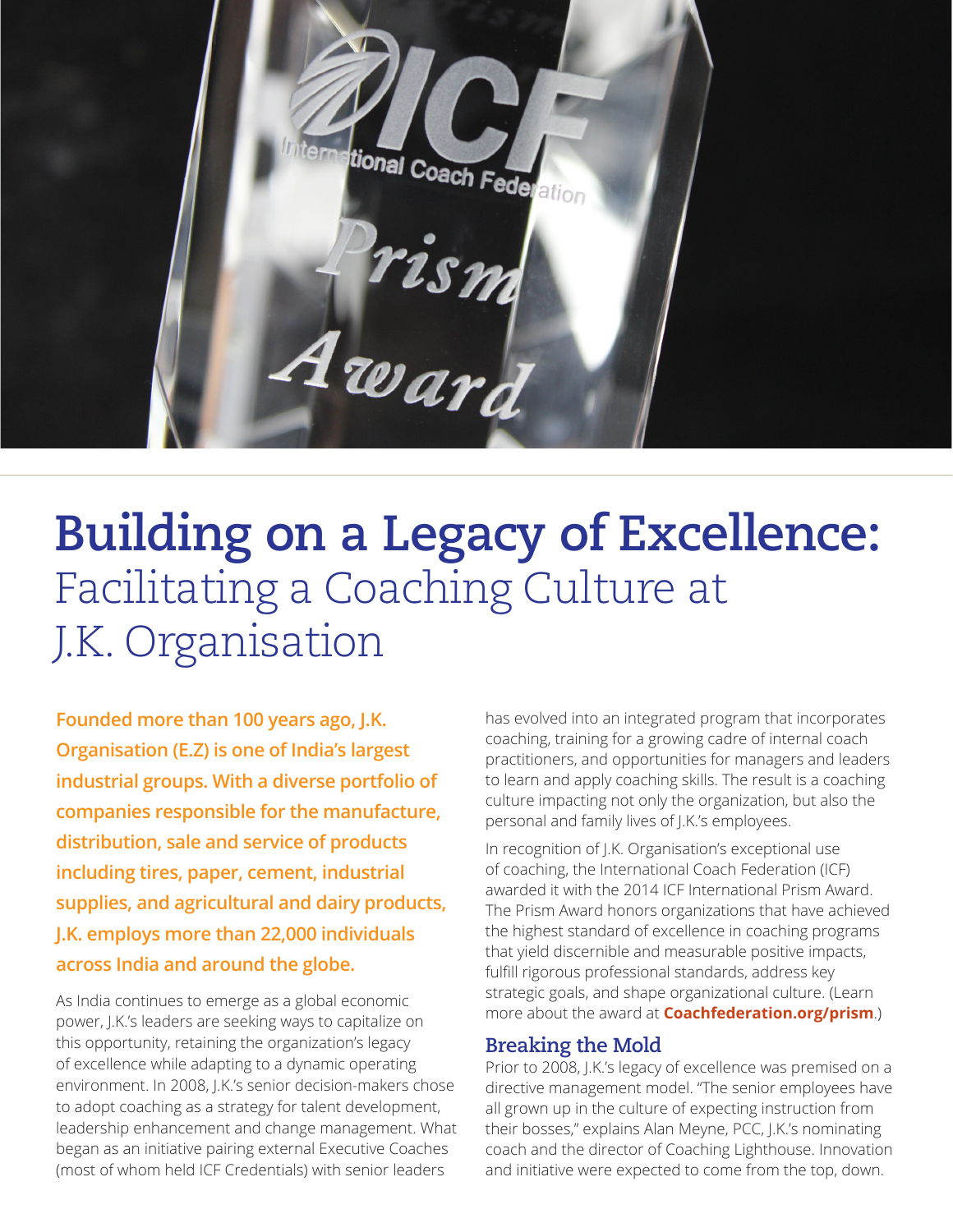The demands on Indian organizations are changing, however. While most of J.K.'s leaders are in their fifties, the average age of an Indian citizen is 27. Managers and leaders need skills and strategies to negotiate this generation gap in order to unleash their direct reports' potential, promote innovation, retain top talent, and ensure J.K.'s continued success in the 21st century.

of coaching for lower-level employees. This trickle-down strategy has worked: What began as Executive Coaching for a handful of top senior leaders rapidly expanded to include high-potential leaders at the VP level and below. Today, 124 senior and high-potential executives have completed coaching engagements, while 43 new leaders are currently participating in Executive Coaching relationships.

"When we describe a coaching culture, we're describing a learning culture that is respectful and that values people's potential and promotes innovation."

The growth of a coaching culture at J.K. has helped address this need. "A coaching culture is visible in the behavior of people. It's a way of looking at people and treating each other. When we describe a coaching culture, we're describing a learning culture that is respectful and that values people's potential and promotes innovation," Meyne explains. "The significant breakthrough was in influencing the leaders' mindset about people development."

Although J.K.'s strategy calls for a move away from top-down management, the organization's president of corporate human resources and its coaching champion, Dilep Misra, ACC, concluded that top-down implementation of coaching was the right fit. Awareness of professional coaching in India is increasing, but there's still a great deal of confusion about what coaching is—and what it isn't. The perception of coaching as a remedial intervention persists throughout the country, largely due to the word's academic connotations. (India is home to numerous "coaching" institutes and programs that prepare students for school, university and professional exams.) Consequently, the program's developers knew they'd need leaders to model the experience and impacts

Prior to the start of the Executive Coaching engagement, clients participate in a 360-degree feedback process. Based on the final report, they are asked to identify two to three goals for the coaching engagement, with an eye toward the transformations they believe would most impact themselves, their team and the business. They also have the opportunity to identify one goal that may not be explicitly related to their professional lives.

Executive Coaching engagements at J.K. typically last eight to 12 months, and include mid-term and endof-engagement meetings with the coach, client and human resources team. The coach also checks in with key stakeholders throughout the process to monitor the effectiveness of coaching. At the end of the engagement, the coach, client and client's direct supervisor all submit written feedback about the process and outcomes.

## **Producing Results**

From the beginning of the program, leaders who received coaching took what they had learned to their interactions with direct reports and peers, applying coaching skills to performance conversations and making a greater effort to nurture

innovation and personal responsibility within their teams.

In 2013, J.K. took the next step, engaging ICF Professional Certified Coaches from Coaching Lighthouse to provide a course of coach-specific training to leaders interested in becoming internal coach practitioners. Coach training is marketed to these leaders as an opportunity to build their legacy at J.K. "We ask them, 'What's the gift you'd like to leave this company?'" Meyne says.

J.K.'s goal is to train a cadre of 200 internal coaches by 2019. To date, 28 senior executives have completed an initial course of training, while 20 vice presidents and functional heads are currently enrolled in training. The organization is committed to supporting these practitioners in their continuing professional development by investing time and funds in additional coach-specific training and supporting internal coaches in their pursuit of ICF Credentials.

As coaching continues to evolve at J.K., the organizational and individual impacts are appreciable. Within the four J.K. companies where coaching is used most frequently, leaders have reported improved performance, profitability and employee retention. Since 2008, revenues have grown by 105 percent, employee satisfaction has increased by 16 percent and attrition of high-potential employees has decreased by two percent (from an alltime high of 7.1 percent).

Leaders receiving Executive Coaching have reported a high return on expectations, particularly in the areas of stress management (with one client reporting a 60- to 65-percent decrease in stress during and after coaching), management skills, role transitions, self-confidence, and enhanced teamwork. The positive impacts go beyond the office walls: Coaching clients also report enhanced communication and relationships with their spouses, children and extended families.